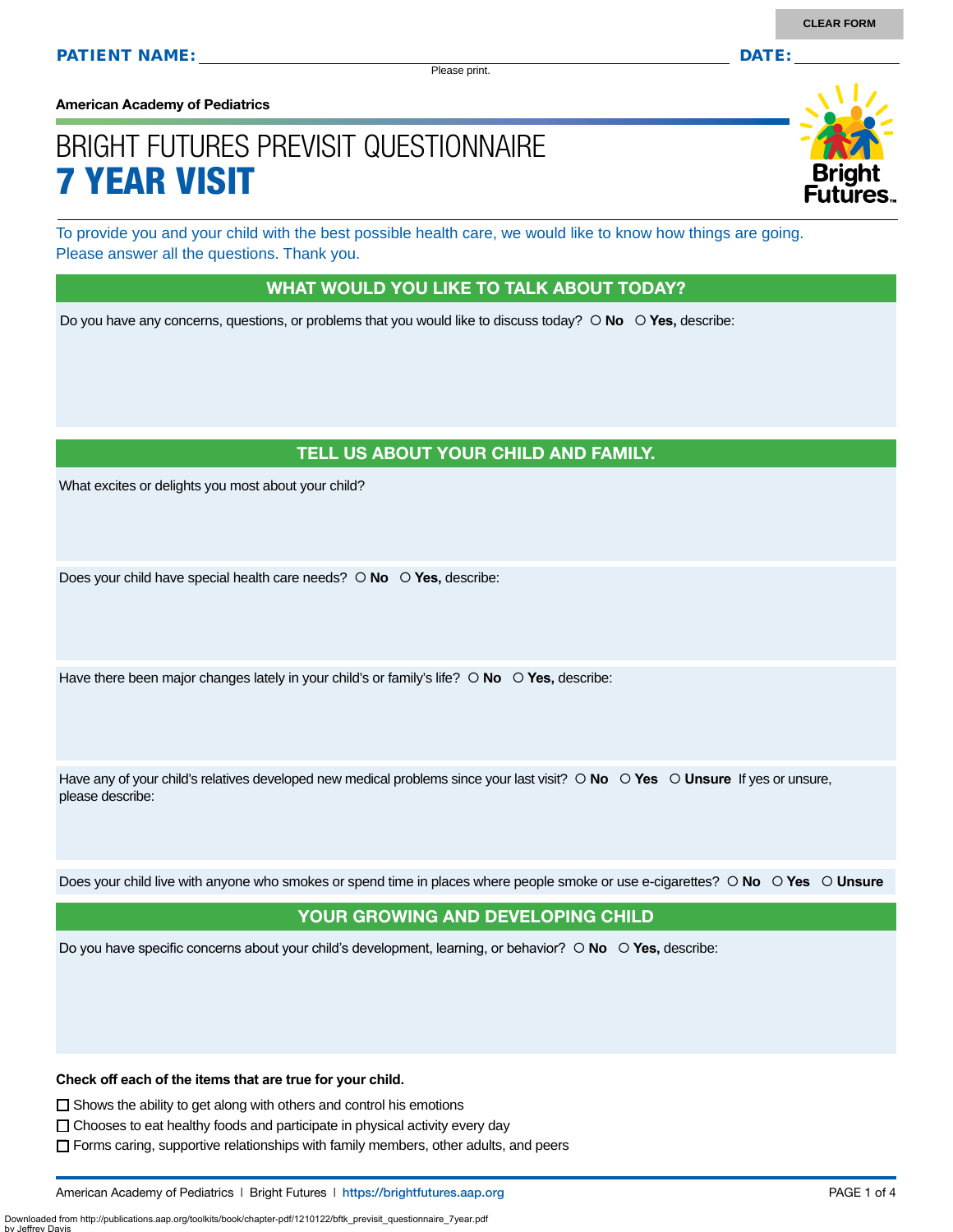### 7 YEAR VISIT

#### RISK ASSESSMENT

| Anemia<br>Hearing   | Does your child's diet include iron-rich foods, such as meat, iron-fortified cereals, or beans?                                                                                                          | O Yes         | $\bigcirc$ No | O Unsure |
|---------------------|----------------------------------------------------------------------------------------------------------------------------------------------------------------------------------------------------------|---------------|---------------|----------|
|                     | Does your child eat a vegetarian diet (does not eat red meat, chicken, fish, or seafood)?                                                                                                                | O No          | O Yes         | O Unsure |
|                     | If your child is a vegetarian (does not eat red meat, chicken, fish, or seafood), does your child<br>take an iron supplement?                                                                            | O Yes         | $\bigcirc$ No | O Unsure |
|                     | Do you ever struggle to put food on the table?                                                                                                                                                           | O No          | O Yes         | O Unsure |
|                     | Do you have concerns about how your child hears?                                                                                                                                                         | O No          | O Yes         | O Unsure |
|                     | Do you have concerns about how your child speaks?                                                                                                                                                        | O No          | O Yes         | O Unsure |
| Oral health         | Does your child's primary water source contain fluoride?                                                                                                                                                 | O Yes         | $\bigcirc$ No | O Unsure |
| <b>Tuberculosis</b> | Was your child or any household member born in, or has he or she traveled to, a country<br>where tuberculosis is common (this includes countries in Africa, Asia, Latin America, and<br>Eastern Europe)? | O No          | O Yes         | O Unsure |
|                     | Has your child had close contact with a person who has tuberculosis disease or who has had<br>a positive tuberculosis test result?                                                                       | O No          | O Yes         | O Unsure |
|                     | Is your child infected with HIV?                                                                                                                                                                         | O No          | O Yes         | O Unsure |
| <b>Vision</b>       | Do you have concerns about how your child sees?                                                                                                                                                          | $\bigcirc$ No | O Yes         | O Unsure |
|                     | Has your child ever failed a school vision screening test?                                                                                                                                               | O No          | O Yes         | O Unsure |
|                     | Does your child tend to squint?                                                                                                                                                                          | O No          | O Yes         | O Unsure |

#### ANTICIPATORY GUIDANCE

#### How are things going for you, your child, and your family?

#### YOUR FAMILY'S HEALTH AND WELL-BEING

| <b>Neighborhood and Family Violence (Bullying and Fighting)</b>                                                    |               |            |
|--------------------------------------------------------------------------------------------------------------------|---------------|------------|
| Are there frequent reports of violence in your community or school?                                                | O No          | O Yes      |
| Has your child ever been bullied or hurt physically by someone?                                                    | O No          | O Yes      |
| Has your child ever bullied or been aggressive with others?                                                        | $\bigcirc$ No | O Yes      |
| Have you talked with your child about how to get help and who to call if there is an emergency?                    | $\circ$ No    | O Yes      |
| Has your child ever told you she was touched in a way that made her uncomfortable or on her private parts?         | $O$ No        | O Yes      |
| <b>Food Security</b>                                                                                               |               |            |
| Within the past 12 months, were you ever worried whether your food would run out before you got money to buy more? | O No          | O Yes      |
| Within the past 12 months, did the food you bought not last, and you did not have money to get more?               | $\circ$ No    | O Yes      |
| <b>Alcohol and Drugs</b>                                                                                           |               |            |
| Is there anyone in your child's life whose alcohol or drug use concerns you?                                       | $O$ No        | O Yes      |
| <b>Harm From the Internet</b>                                                                                      |               |            |
| Do you supervise your child's Internet use?                                                                        | O Yes         | $O$ No     |
| Do you have rules about Internet use?                                                                              | O Yes         | $O$ No     |
| Do you use safety filters on computers, tablets, and smartphones?                                                  | O Yes         | $O$ No     |
| <b>Emotional Security and Self-esteem</b>                                                                          |               |            |
| Does your child usually seem happy?                                                                                | O Yes         | $O$ No     |
| Are there things your child is really good at doing or is proud of?                                                | O Yes         | $O$ No     |
| <b>Connectedness With Family</b>                                                                                   |               |            |
| Does your family get along well with each other?                                                                   | O Yes         | O No       |
| Does your family do things together?                                                                               | O Yes         | $\circ$ No |

American Academy of Pediatrics | Bright Futures | https:/[/brightfutures.aap.org](https://brightfutures.aap.org/Pages/default.aspx) | Namerican Academy of PAGE 2 of 4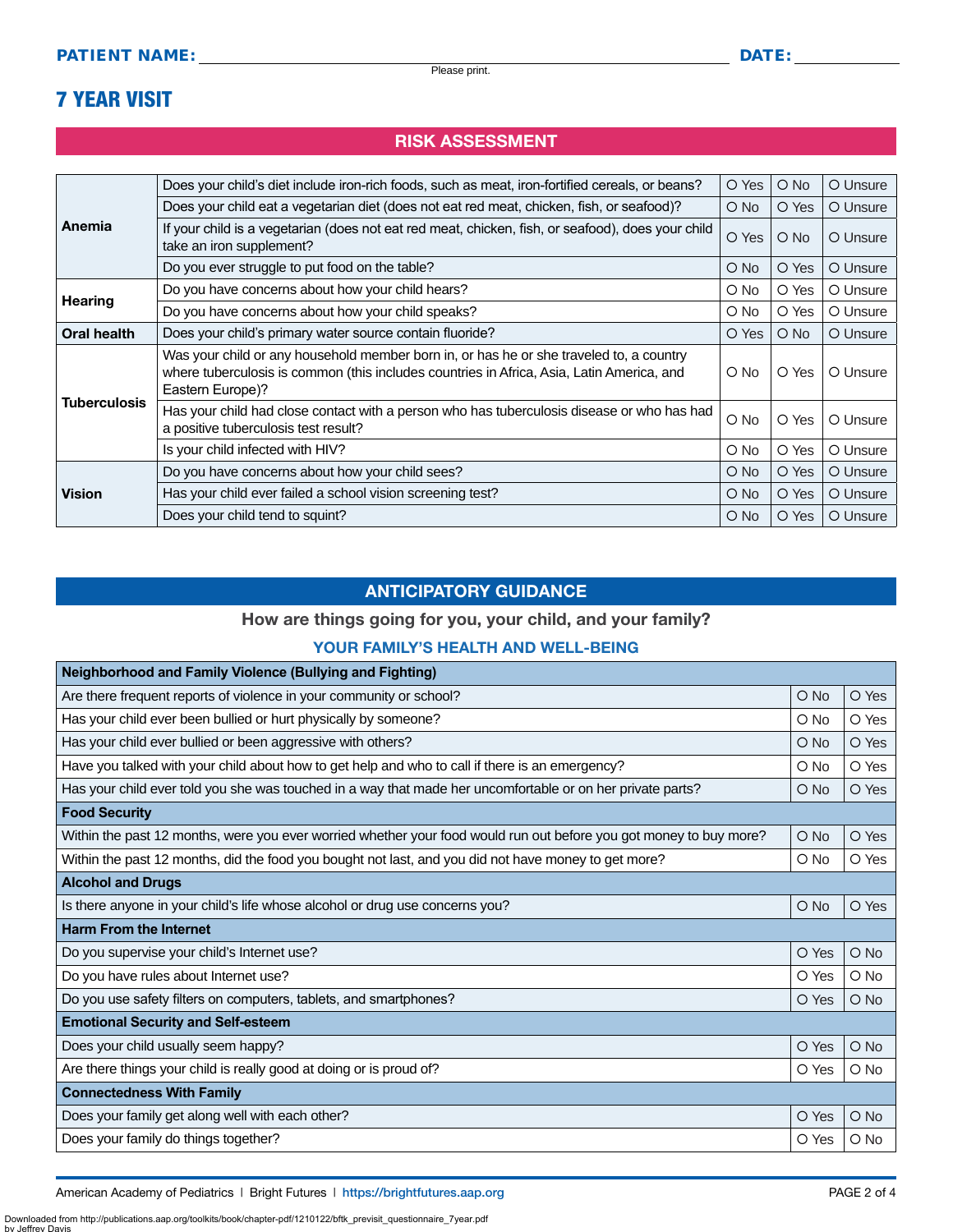Please print.

## 7 YEAR VISIT

#### YOUR CHILD'S DEVELOPMENT

| Does your child have chores or responsibilities at home?                               |       | $O$ No        |
|----------------------------------------------------------------------------------------|-------|---------------|
| Do you have clear rules and expectations for your child?                               |       | $\bigcirc$ No |
| When your child breaks the rules, are you consistent with consequences and discipline? |       | $O$ No        |
| Do you let your child know when he is doing a good job?                                | O Yes | $\bigcirc$ No |
| Does your child frequently have worries?                                               |       | O Yes         |
| Does your child have problems dealing with anger or frustration?                       |       | O Yes         |
| Do you help your child control her anger, deal with worries, and solve problems?       |       | $\bigcirc$ No |
| <b>Puberty and Pubertal Development</b>                                                |       |               |
| Have you talked with your child about how his body will change during puberty?         | O Yes | $\circ$ No    |
| <b>SCHOOL</b>                                                                          |       |               |

| Is your child doing well in school?                                | O Yes         | $\circ$ No |
|--------------------------------------------------------------------|---------------|------------|
| Has your child missed more than 2 days of school in any month?     | $\bigcirc$ No | O Yes      |
| Does your child have any difficulties at school or get extra help? | $\bigcirc$ No | O Yes      |
| Does your child like school?                                       | O Yes         | O No       |
| Does your child have friends at school?                            | O Yes         | $\circ$ No |
| Is your child involved in after-school activities?                 | Yes           | $O$ No     |

#### STAYING HEALTHY

| <b>Healthy Teeth</b>                                                                                                                                      |               |        |
|-----------------------------------------------------------------------------------------------------------------------------------------------------------|---------------|--------|
| Does your child brush her teeth twice a day?                                                                                                              | O Yes         | $O$ No |
| Does your child see the dentist twice a year?                                                                                                             |               | $O$ No |
| Does your child use a mouth guard if playing contact sports?                                                                                              |               | $O$ No |
| <b>Nutrition</b>                                                                                                                                          |               |        |
| Do you have any concerns about your child's weight or eating habits?                                                                                      | $\bigcirc$ No | O Yes  |
| Do you have any concerns about your child's eating? This includes drinking enough milk and eating vegetables and fruits.                                  | O No          | O Yes  |
| Does your child drink or eat 3 servings of dairy foods, such as milk, cheese, or yogurt, a day?                                                           | O Yes         | $O$ No |
| Do you eat meals together as a family?                                                                                                                    | O Yes         | $O$ No |
| Does your child drink soda, juice, or other sweetened drinks?                                                                                             | O No          | O Yes  |
| Does your child eat breakfast every day?                                                                                                                  | O Yes         | $O$ No |
| <b>Physical Activity</b>                                                                                                                                  |               |        |
| Is your child physically active at least 1 hour every day? This includes running, playing sports, or active play with friends.                            | O Yes         | $O$ No |
| How much time every day does your child spend watching TV, playing video games, or using computers, tablets, or<br>smartphones (not counting schoolwork)? | hours         |        |
| Does your child have a TV or an Internet-connected device in his bedroom?                                                                                 | $\bigcirc$ No | O Yes  |
| Has your family made a family media use plan to help everyone balance time spent on media with other family and<br>personal activities?                   |               | $O$ No |
| Does your child have trouble going to sleep or does he wake up during the night?                                                                          | $\bigcirc$ No | O Yes  |
| Does your child have a regular bedtime?                                                                                                                   | O Yes         | $O$ No |